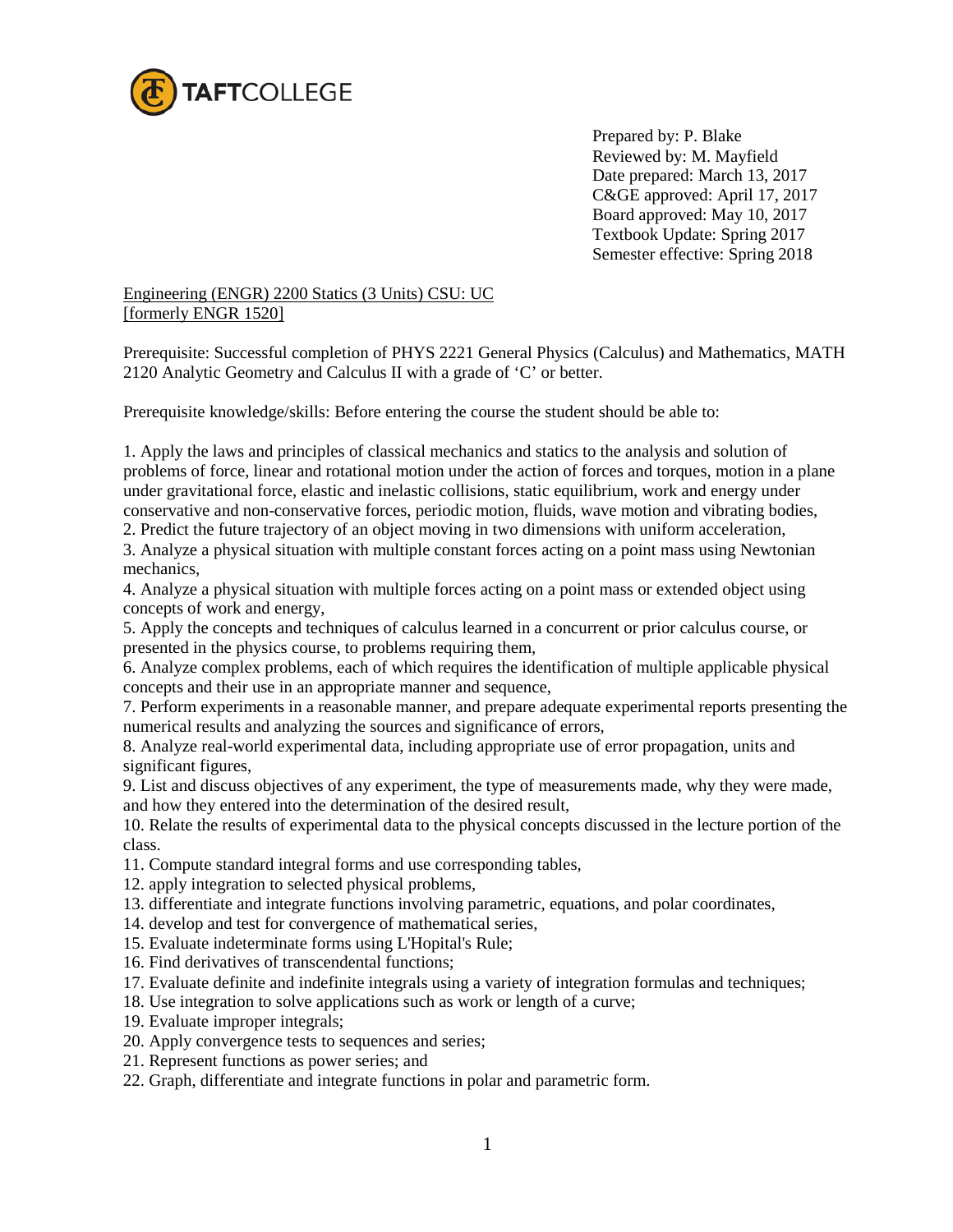

## Advisory: Eligibility for English 1500 strongly recommended

Total Hours: 48 hours lecture

Catalog Description: A first course in engineering mechanics including properties of forces, moments, couples and resultants; two- and three-dimensional force systems acting on engineering structures in equilibrium; analysis of trusses, and beams; distributed forces, shear and bending moment diagrams; center of gravity, centroids, friction, and area, mass moments of inertia, fluid statics and cables. Not open to students with credit in ENGR 1520. C-ID: ENGR 130

Type of Class/Course: Transfer Degree Credit

Text: Hibbeler, Russell C. *Engineering Mechanics: Statics*. 14<sup>th</sup> ed. Pearson, 2016.

Course Objectives:

By the end of the course, a successful student will be able to:

- 1. Formulate solutions to static body engineering problems,
- 2. Effectively communicate legible problem solutions to be understood by engineers in and out of their specific discipline,
- 3. Determine the forces that act on rigid bodies including external forces, weight, normal, distributed loads, friction and reactions at supports,
- 4. Calculate internal forces in members and create shear and bending moment diagrams for beams,
- 5. Perform vector analysis methods addressing forces acting on rigid bodies, trusses, frames, and machines, and
- 6. Analyze two- and three-dimensional force systems on rigid bodies in static equilibrium.

Course Scope and Content (Lecture):

| Unit I   | Introduction to Statics<br>A. Bodies at Rest<br><b>B.</b> Scalars and Vectors<br>C. Forces: tension, compression, shear and torque            |
|----------|-----------------------------------------------------------------------------------------------------------------------------------------------|
| Unit II  | <b>Engineering Problem Solving</b><br>A. Free Body Diagrams<br>B. Format<br>C. Calculations                                                   |
| Unit III | Forces on Rigid Bodies in Equilibrium<br>A. External<br>B. Weight<br>C. Normal<br>D. Distributed<br>E. Moments<br>F. Couples<br>G. Resultants |

Unit IV Internal Forces on Beams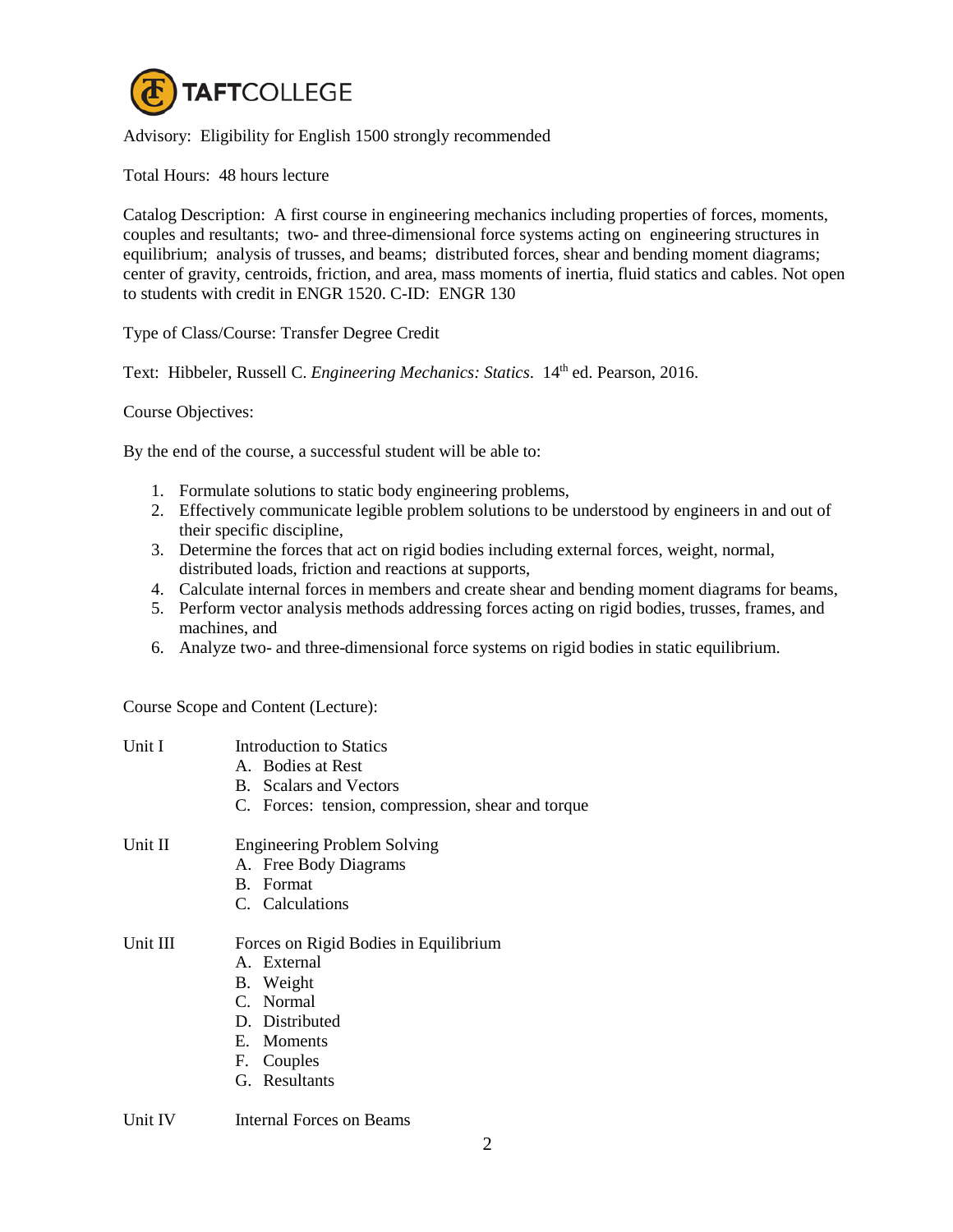

|           | A. Shear Bending Diagram                   |
|-----------|--------------------------------------------|
|           | <b>B.</b> Moment Bending Diagrams          |
| Unit V    | Vector Analysis for Rigid Bodies           |
|           | A. Trusses                                 |
|           | B. Beams                                   |
|           | C. Frames                                  |
|           | D. Machines                                |
| Unit VI   | <b>Additional Analysis on Rigid Bodies</b> |
|           | A. 2D (Two Dimension)                      |
|           | B. 3D (Three Dimension)                    |
|           | C. Friction                                |
|           | D. Cables                                  |
|           | E. Fluids                                  |
| Unit VII  | Center of Gravity                          |
|           | A. Center of Gravity                       |
|           | B. Centroid                                |
|           | C. Composite Bodies                        |
|           | D. Resultant of Distributed Loading        |
| Unit VIII | Moments of Inertia                         |
|           | A. Parallel Axis Theorem                   |
|           | B. Radius of Gyration                      |
|           | C. Composite Areas                         |
|           |                                            |

- D. Product Areas
- E. Mohr's Circle
- F. Mass Moment of Inertia

Learning Activities Required Outside of Class:

The students in this class will spend a minimum of 6 hours per week outside of the regular class time doing the following:

- 1. Studying assigned text, handout materials and class notes
- 2. Reviewing and preparing for quizzes, midterm and final exams
- 3. Completing individual homework assignments with clear calculations and engineering problem solving techniques.

Methods of Instruction:

- 1. Lecture, demonstrations and discussions
- 2. Individual homework assignments with emphasis on application of engineering problems solving methods.
- 3. Individual and group projects with emphasis on in-class exercises with experimental equipment including data acquisition and analysis.

Methods of Evaluation:

1. Quizzes